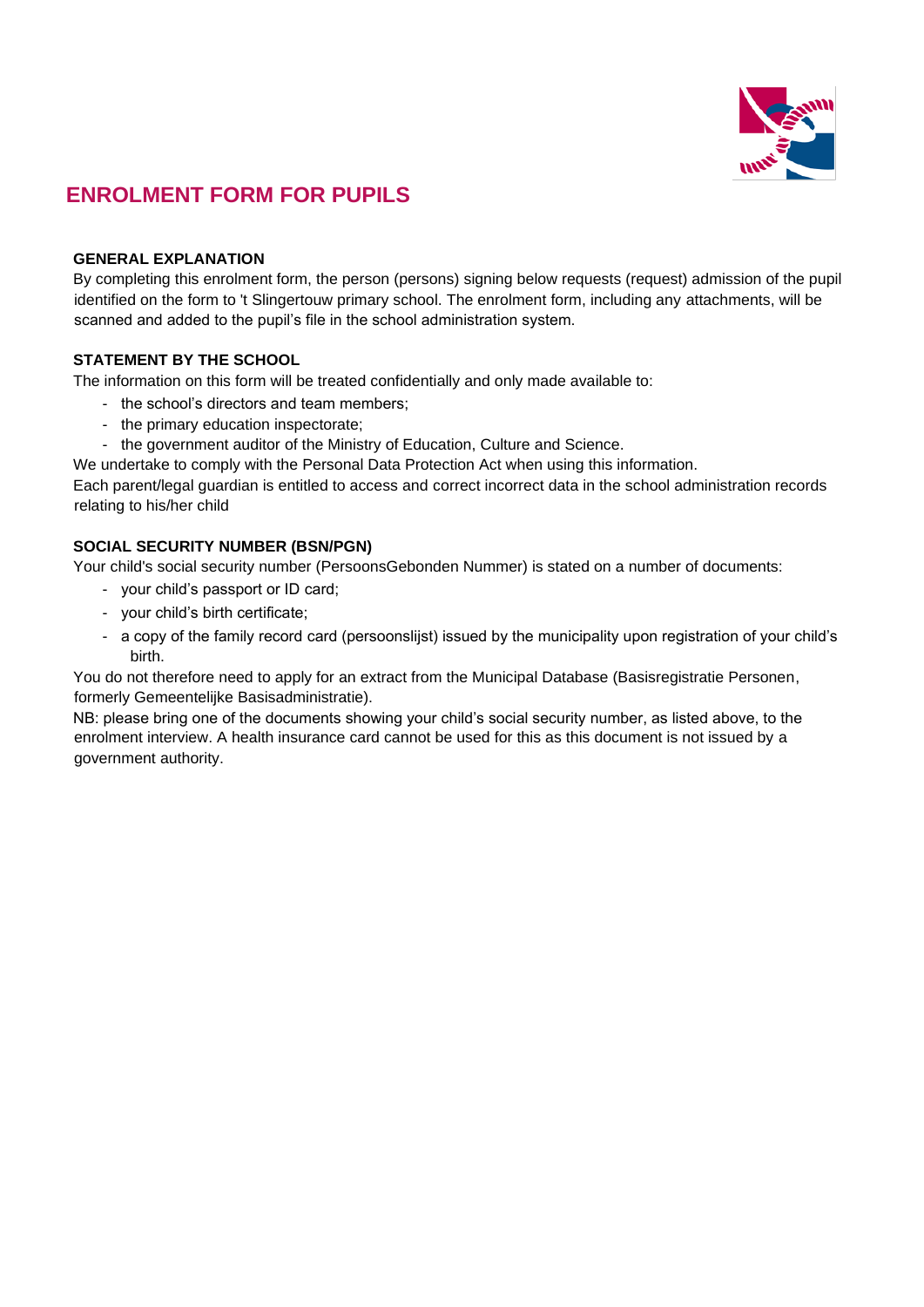# **PUPIL'S DETAILS**



| <b>Personal details</b>                              |                           |
|------------------------------------------------------|---------------------------|
| Last name                                            |                           |
| Prefix(es)                                           |                           |
| First names                                          |                           |
| How people usually call him/her                      |                           |
| Gender                                               | Male<br>$\perp$<br>Female |
| Date of birth                                        |                           |
| Place of birth                                       |                           |
| Social security number (BSN/PGN)                     |                           |
|                                                      |                           |
| Pupil's country of origin<br>Date in the Netherlands |                           |
| Country of origin of parent/legal guardian 1         |                           |
| Country of origin of parent/legal guardian 2         |                           |
| GP                                                   |                           |
| Health insurance company                             |                           |
| Policy number                                        |                           |
| Nationality (1st)                                    |                           |
| Nationality (2 <sup>nd</sup> )                       |                           |
| Cultural background of the pupil (country)           |                           |
| Comments:                                            |                           |
|                                                      |                           |
| Use of a last name other than the official name      |                           |
| Last name                                            |                           |

|                                                    | $\overline{\mathbf{u}}$ |
|----------------------------------------------------|-------------------------|
| <b>Address</b>                                     |                         |
| Country                                            |                         |
| Postal code                                        |                         |
| House number                                       |                         |
| House number suffix                                |                         |
| Street name                                        |                         |
|                                                    |                         |
|                                                    | Yes<br>No               |
| Secret address                                     |                         |
| Telephone number                                   |                         |
|                                                    |                         |
|                                                    | Yes<br>No               |
| Secret telephone number                            |                         |
|                                                    |                         |
| Pre-school programmes                              |                         |
| <b>VVE</b> indication                              | Unknown                 |
|                                                    | Yes<br>$\mathsf{L}$     |
|                                                    | No                      |
| VVE programme                                      |                         |
| <b>VVE</b> duration                                | (maximum of 24 months)  |
| Child daycare centre                               |                         |
| Nursery school                                     |                         |
| <b>Desired location</b>                            | Grasrijk/Waterrijk      |
| (please circle)                                    |                         |
| <b>School of origin</b>                            |                         |
| School of origin                                   |                         |
| Town/city                                          |                         |
| Last class/grade                                   |                         |
| Last academic year                                 |                         |
| Registration details To be completed by the school |                         |
| <b>Registration date</b>                           |                         |
| Date of the 1 <sup>st</sup> day at school          |                         |
|                                                    |                         |

| <b>Medical information</b> |  |  |
|----------------------------|--|--|
| Medication                 |  |  |
| Allergies                  |  |  |

Prefix(es)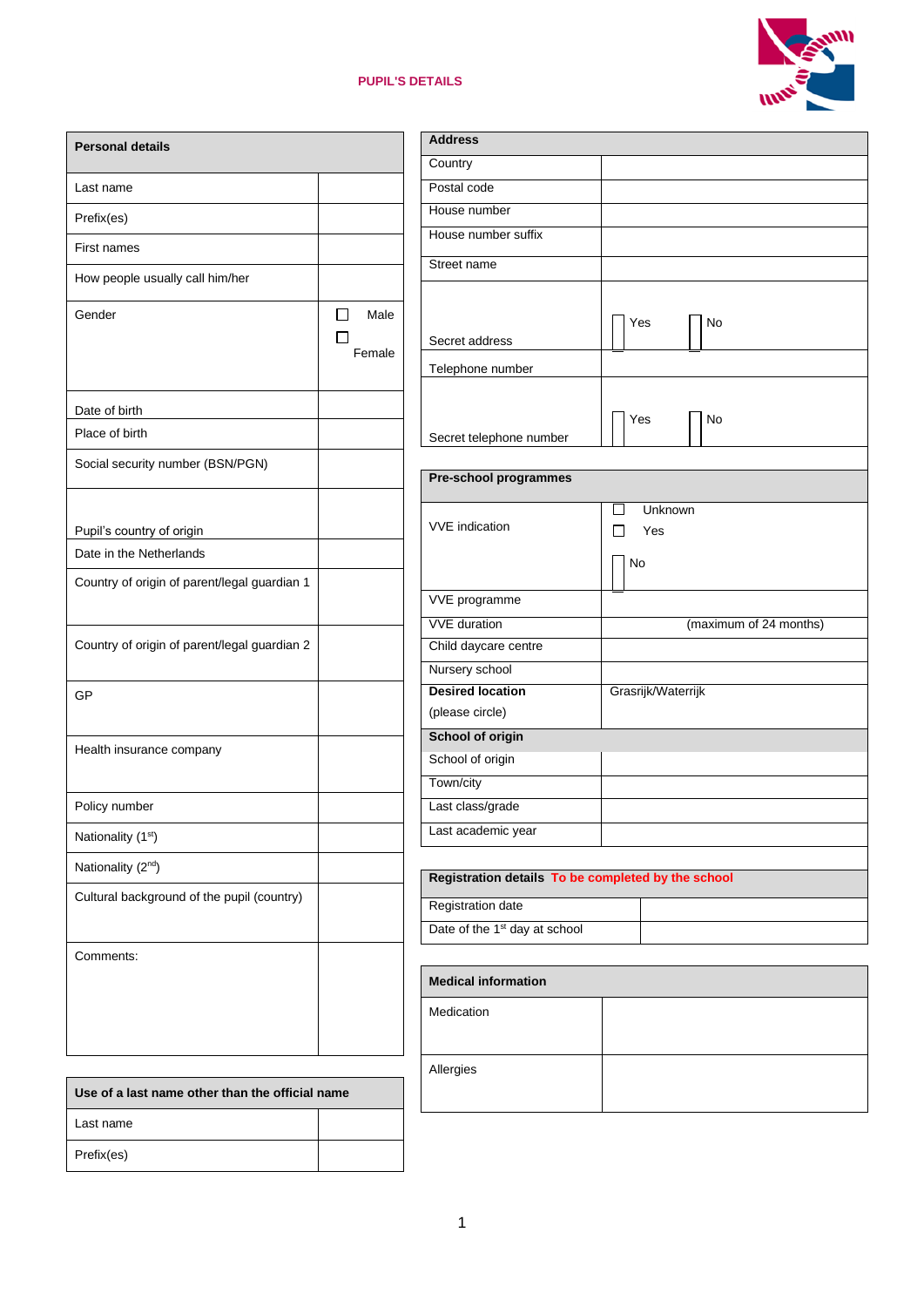

## **EMERGENCY NUMBERS**

| Call            | Name | <b>Emergency number</b> |
|-----------------|------|-------------------------|
| 1 <sub>st</sub> |      |                         |
| 2 <sub>nd</sub> |      |                         |
| 3 <sub>rd</sub> |      |                         |
| 4 <sub>th</sub> |      |                         |

## **DETAILS OF PARENTS/LEGAL GUARDIANS**

| Name of parent/legal guardian 1:   |               |               | Name of parent/legal guardian 2 (if applicable) |            |               |
|------------------------------------|---------------|---------------|-------------------------------------------------|------------|---------------|
| Last name                          |               |               | Last name                                       |            |               |
| Prefix(es)                         |               |               | Prefix(es)                                      |            |               |
| How people usually call<br>him/her |               |               | How people usually call him/her                 |            |               |
| Initials(s)                        |               |               | Initials(s)                                     |            |               |
| Form of address                    |               |               | Form of address                                 |            |               |
|                                    | Mr            |               |                                                 | Mr         |               |
|                                    | Mrs           |               |                                                 | Mrs        |               |
| Date of birth                      |               |               | Date of birth                                   |            |               |
| Place of birth                     |               |               | Place of birth                                  |            |               |
| Country of birth                   |               |               | Country of birth                                |            |               |
| Occupation:                        |               |               | Occupation:                                     |            |               |
| Highest educational level          |               |               | Highest educational level                       |            |               |
| Employed by company                |               |               | Employed by company                             |            |               |
| Mobile telephone no.:              |               |               | Mobile telephone no.:                           |            |               |
| Secret mobile telephone no.        | $\Box$ Yes    | $\square$ No  | Secret mobile telephone no.                     | $\Box$ Yes | $\square$ No  |
| Secret mobile telephone no.        |               |               | Secret mobile telephone no.                     |            |               |
| Work telephone no.:                |               |               | Work telephone no.:                             |            |               |
| Secret work telephone no.          | $\square$ Yes | $\square$ No  | Secret work telephone no.                       | $\Box$ Yes | $\square$ No  |
| <b>Marital status</b>              |               |               | <b>Marital status</b>                           |            |               |
| Email address                      |               |               | Email address                                   |            |               |
| Remark                             |               |               | Remark                                          |            |               |
| Relationship to pupil              |               |               | Relationship to pupil                           |            |               |
| Legal authority                    | Yes           | $\mathsf{No}$ | Legal authority                                 | Yes        | No            |
|                                    |               |               |                                                 |            |               |
| Receive email                      | Yes           | $\mathsf{No}$ | Receive email                                   | Yes        | $\mathsf{No}$ |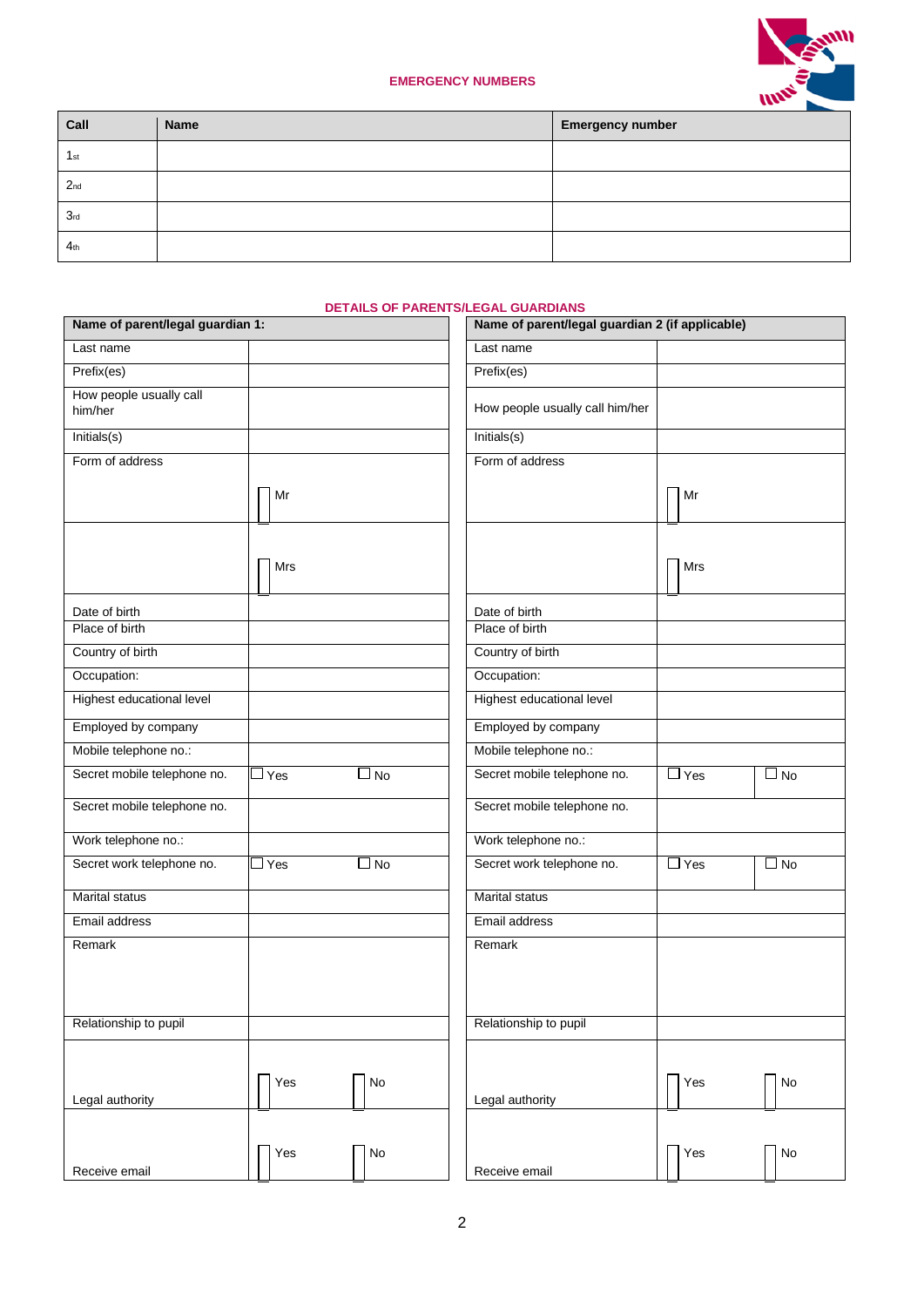

| Receive post            | Yes | <b>No</b> | Receive post            |
|-------------------------|-----|-----------|-------------------------|
| Access to parent portal | Yes | <b>No</b> | Access to parent portal |
| Language used at home   |     |           | Language used at home   |

| Yes<br><b>No</b> | Receive post            | Yes<br>No        |
|------------------|-------------------------|------------------|
| Yes<br><b>No</b> | Access to parent portal | Yes<br><b>No</b> |
| ᆖ                | Language used at home   | ᆖ<br>$\equiv$    |

| Address details of parent/legal guardian 1: |                  | Address details of parent/legal guardian 2: |
|---------------------------------------------|------------------|---------------------------------------------|
| Country                                     |                  | Country                                     |
| Postal code                                 |                  | Postal code                                 |
| House number                                |                  | House number                                |
| House number addition                       |                  | House number addition                       |
| <b>Street</b>                               |                  | <b>Street</b>                               |
| Secret address                              |                  | Secret address                              |
|                                             | Yes<br>No        | Yes                                         |
| Telephone number                            |                  | Telephone number                            |
| Secret telephone number                     |                  | Secret telephone number                     |
|                                             | Yes<br><b>No</b> | Yes                                         |

| ardian 1:        |                         | Address details of parent/legal guardian 2: |  |  |
|------------------|-------------------------|---------------------------------------------|--|--|
|                  | Country                 |                                             |  |  |
|                  | Postal code             |                                             |  |  |
|                  | House number            |                                             |  |  |
|                  | House number addition   |                                             |  |  |
|                  | <b>Street</b>           |                                             |  |  |
|                  | Secret address          |                                             |  |  |
| Yes<br>No        |                         | Yes<br>No                                   |  |  |
|                  | Telephone number        |                                             |  |  |
|                  | Secret telephone number |                                             |  |  |
| Yes<br><b>No</b> |                         | Yes<br>No                                   |  |  |